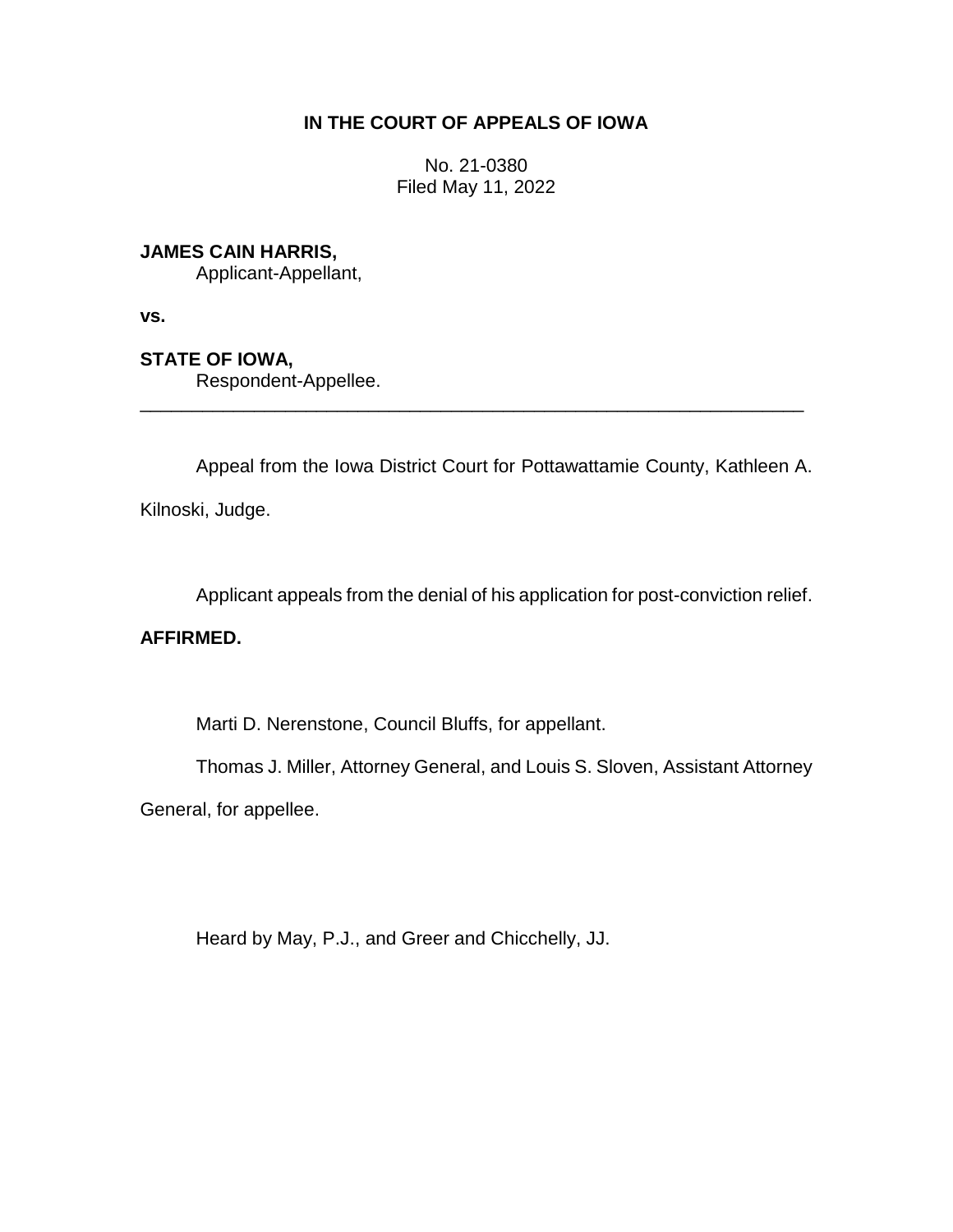### **GREER, Judge.**

 $\overline{a}$ 

Following his 2014 conviction<sup>1</sup> for a 2003 murder, James Harris applied for post-conviction relief (PCR), which was denied. Directing our attention to the trial and appeal in the underlying criminal case, he now argues that: (1) his trial counsel was ineffective for not moving to suppress the butterfly knife found in a car he was riding in a decade after the killing because there was insufficient evidence to prove it was his; (2) the court abused its discretion in failing to appoint substitute trial counsel; (3) his counsel was ineffective in waiving his right to a speedy trial; (4) his counsel was ineffective for waiving reporting of jury selection and opening statements; (5) prosecutorial misconduct occurred during closing arguments when the prosecutor made statements about the butterfly knife; (6) his counsel was ineffective for failing to object to the no-inference-of-guilt instruction given to the jury; (7) the PCR court erred by not presuming prejudice after Harris proved his counsel breached an essential duty by not ensuring Harris was present for a question submitted by the jury; (8) his counsel's inefficacy led to cumulative error; (9) there were internal inconsistencies in the PCR court's order; and (10) his counsel's inefficacy led to structural error. As to his ineffective-assistance claims, we find no instance where his counsel both breached an essential duty and that breach led to prejudice. Harris did not preserve a structural-error challenge or suffer from cumulative error. He also did not obtain a ruling from the PCR court

<sup>&</sup>lt;sup>1</sup> Harris did appeal this conviction and a panel of our court upheld the conviction. *See State v. Harris*, No. 14-1393, 2015 WL 7019022 (Iowa Ct. App. Nov. 12, 2015). Procedendo issued on July 28, 2016.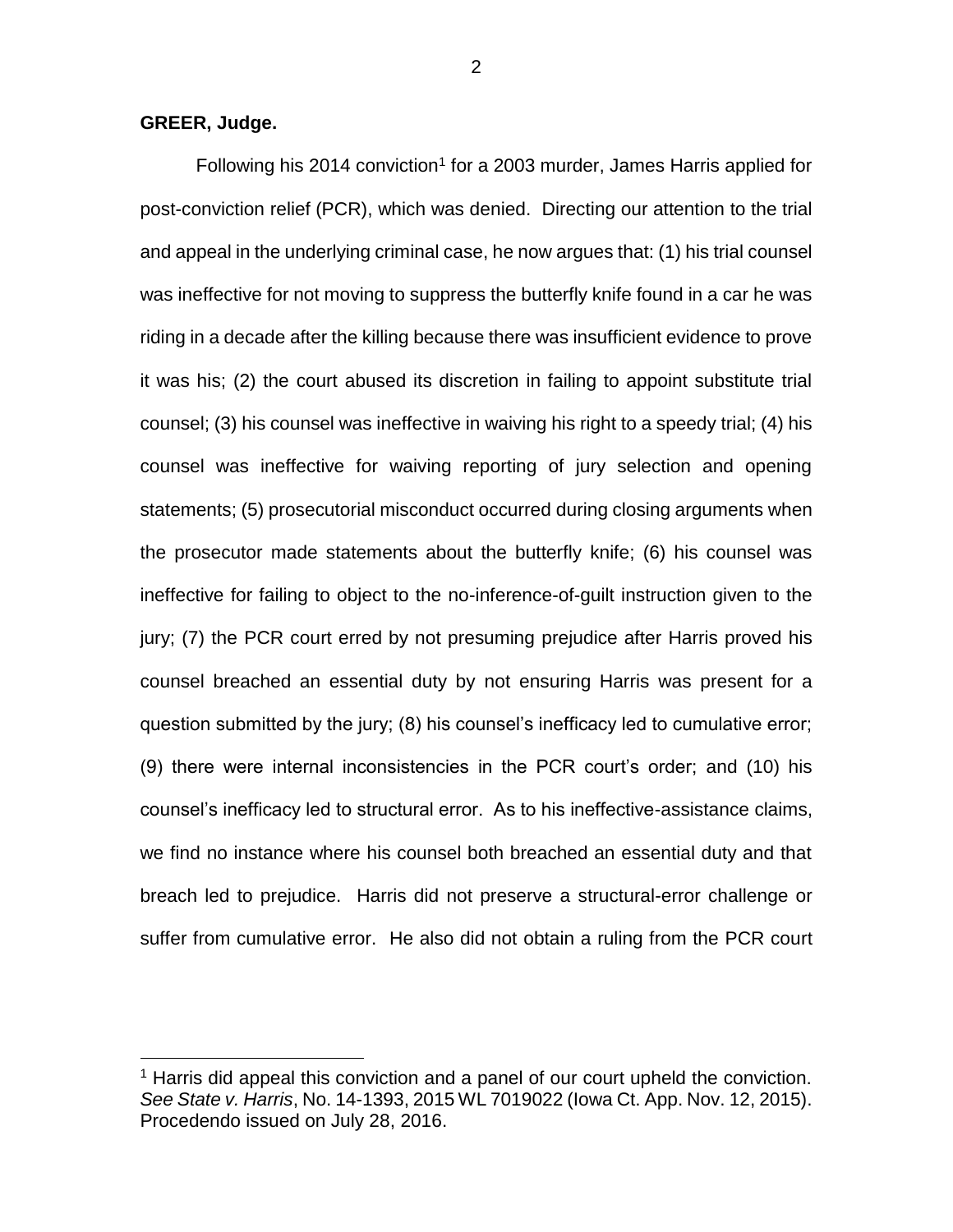on his challenge to the trial court's denial of his request for substitute counsel, so we do not consider this challenge. Accordingly, we affirm the PCR court's denial. **Facts**

On July 31, 2003, there was a disturbance outside of an apartment in Council Bluffs. Residents of the apartment heard someone pounding on the door and yelling. One voice in particular repeatedly called out, "Stephanie, you fucking bitch, open the damn door." These residents included two children who witnessed the incident through the windows. Other individuals inside the apartment called 911.

When police arrived, they found a woman stabbed multiple times and near death. She ultimately died from her injuries. Police found a bloody five-dollar bill and shoe prints not belonging to the decedent or anyone else on the scene. They determined neither the blood on the bill nor the shoe prints were the decedent's, and neither belonged to anyone else at the scene. Police investigated the case unsuccessfully for months before it went cold.

However, in 2006, police received a lead from Harris's brother, Anthony Francis (also known as Cortez). Francis called Lieutenant Dan Flores—who testified at trial that Francis sounded distraught—and informed Lieutenant Flores he had information about a murder. Lieutenant Flores met with Francis and took him to the police station for an interview, assisted by Detective John Clark. Through the duration of the interview, Francis's demeanor seemed distressed. Detective Clark passed what Francis said on to Captain, then Detective, Tom Weddum, who had been at the original scene shortly after the murder occurred years prior. With the new information, Captain Weddum refocused the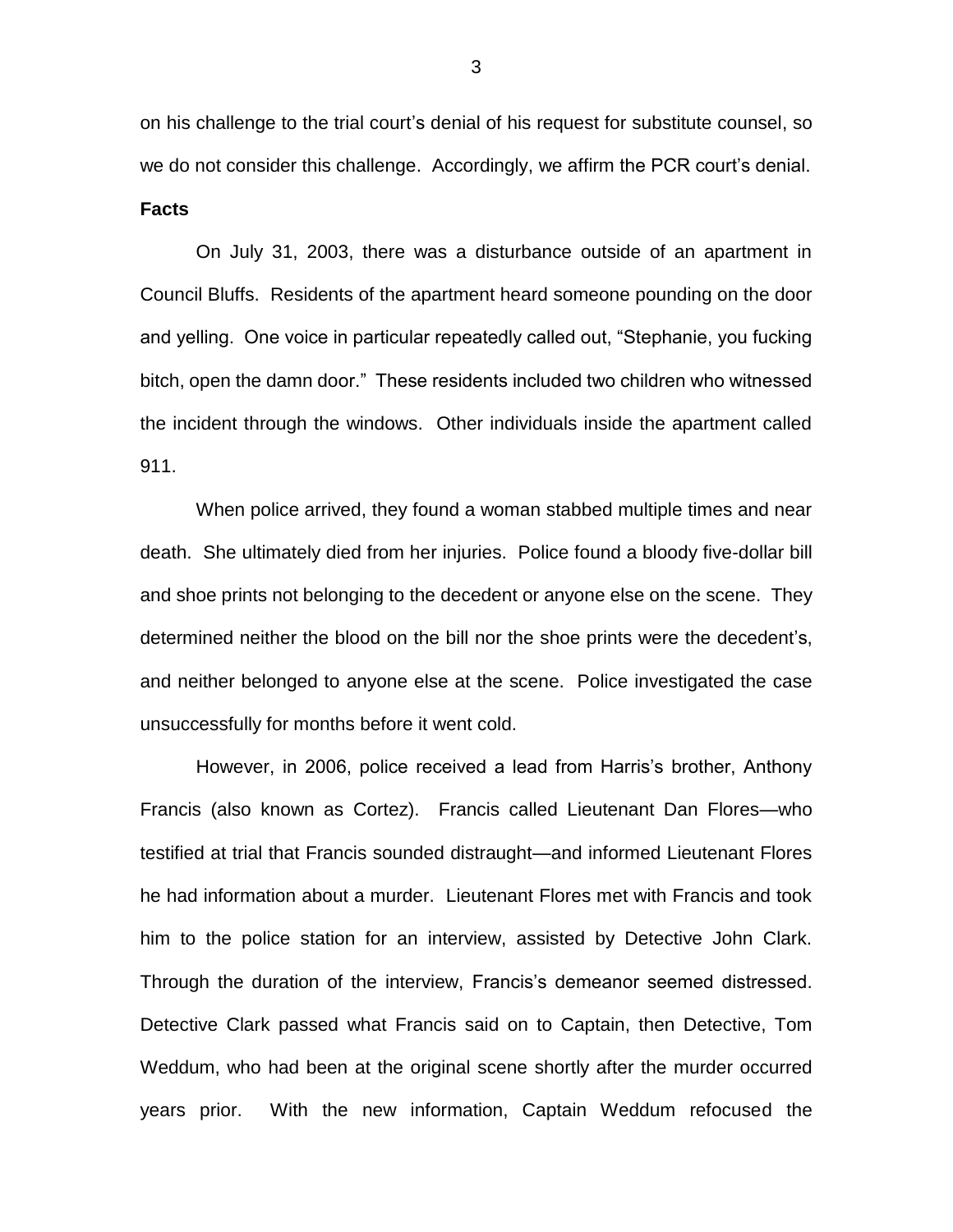investigation on Harris. Captain Weddum believed Harris had ties to Stephanie Strange, who he went to interview. Strange, Harris's past paramour, explained that she had been with the decedent on the night of her murder. At the end of the interview, Captain Weddum obtained enough information to support a nontestimonial court order to go retrieve Harris's DNA, which did not match that found at the scene of the murder. The case fell cold once more.

Detective Brandon Danielson was assigned to the case in 2013. A DNA match had been found for the bloody five-dollar bill from the scene. The DNA match belonged to an incarcerated person who had not been a person of interest or even connected with the case up until that point. That suspect denied any knowledge of the murder. Detective Danielson decided to re-interview Strange; her statements were consistent with what she had told Captain Weddum in 2006. Ultimately, an arrest warrant went out for Harris.

Harris was arrested in March 2014 and charged with first-degree murder in violation of Iowa Code sections 707.1 and 707.2(1) and (2) (2003), to which he pled not guilty. Officer Travis Jarzynka testified that, during the arrest a butterfly knife with a black handle was found in the car's center console, as well as two knives on Harris's person. Harris was a passenger in the car, but it did not belong to him. After being taken to the station, Harris was interviewed for several hours. At first, he denied knowing the decedent. But as the interview continued, he described buying marijuana from the decedent and going back to her apartment. Harris also admitted being next to the decedent when she was stabbed, but he claimed an unknown man did the stabbing. His description of the evening

4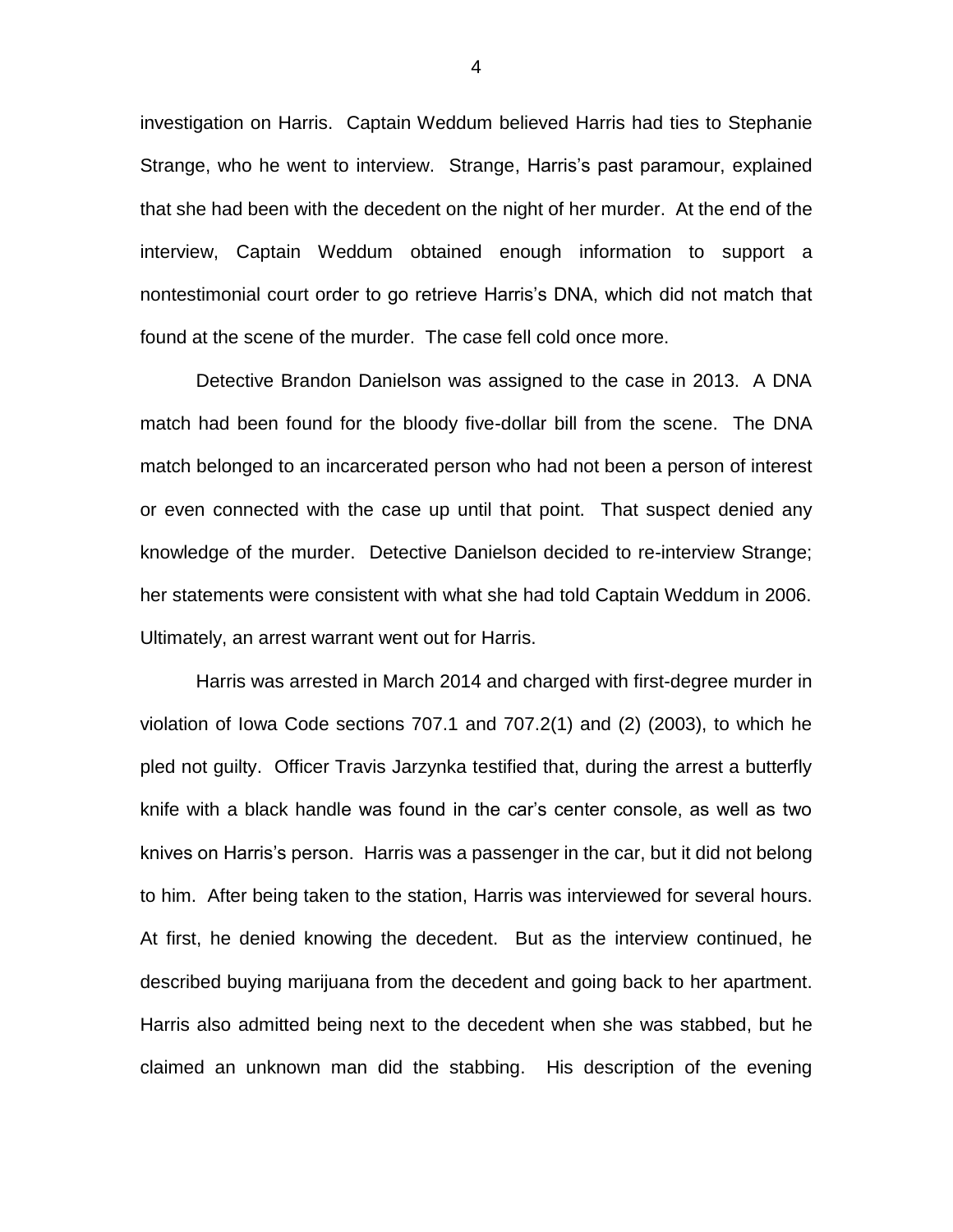substantiated what Strange had previously told the detectives and matched specific details about the crime scene.

Armed with the information from the interview, the case proceeded toward trial. Around one month before the trial, Harris sent the court a letter seeking substitute counsel. The court held a hearing and gave Harris the opportunity to explain his concerns. Given the limited time before trial, the severity of the charge, and Harris's wish not to waive his right to a speedy trial, the court denied the motion; it also noted, though, that Harris's counsel was well-equipped to move forward.

As Harris's trial date grew closer, his counsel determined he needed more time to prepare. To accommodate, counsel filed a motion for continuance and a limited waiver of Harris's rights to a speedy trial, affixed with Harris's signature. This limited waiver allowed for an additional month before trial was required.

The trial eventually began in June. Before trial, and again at the beginning of trial, the court asked Harris if he wanted to have the jury selection and opening statements reported. Harris's attorney stated that would not be necessary.

In the midst of the trial, Strange took to the witness stand and testified about the statements she had given and what she saw in 2003. In her version, she confirmed she and Harris had been at the bar, as was the decedent, and that Harris was wearing blue sweatpants and a blue tank top she had given him. Harris told Strange he planned to rob the decedent, who he believed had drugs on her. He left with the decedent despite Strange's protests. When Strange picked Harris up hours later, he was in different clothing and had specks of blood on his arms and face. They went to a hotel, and Harris paid for a room—despite not having money

5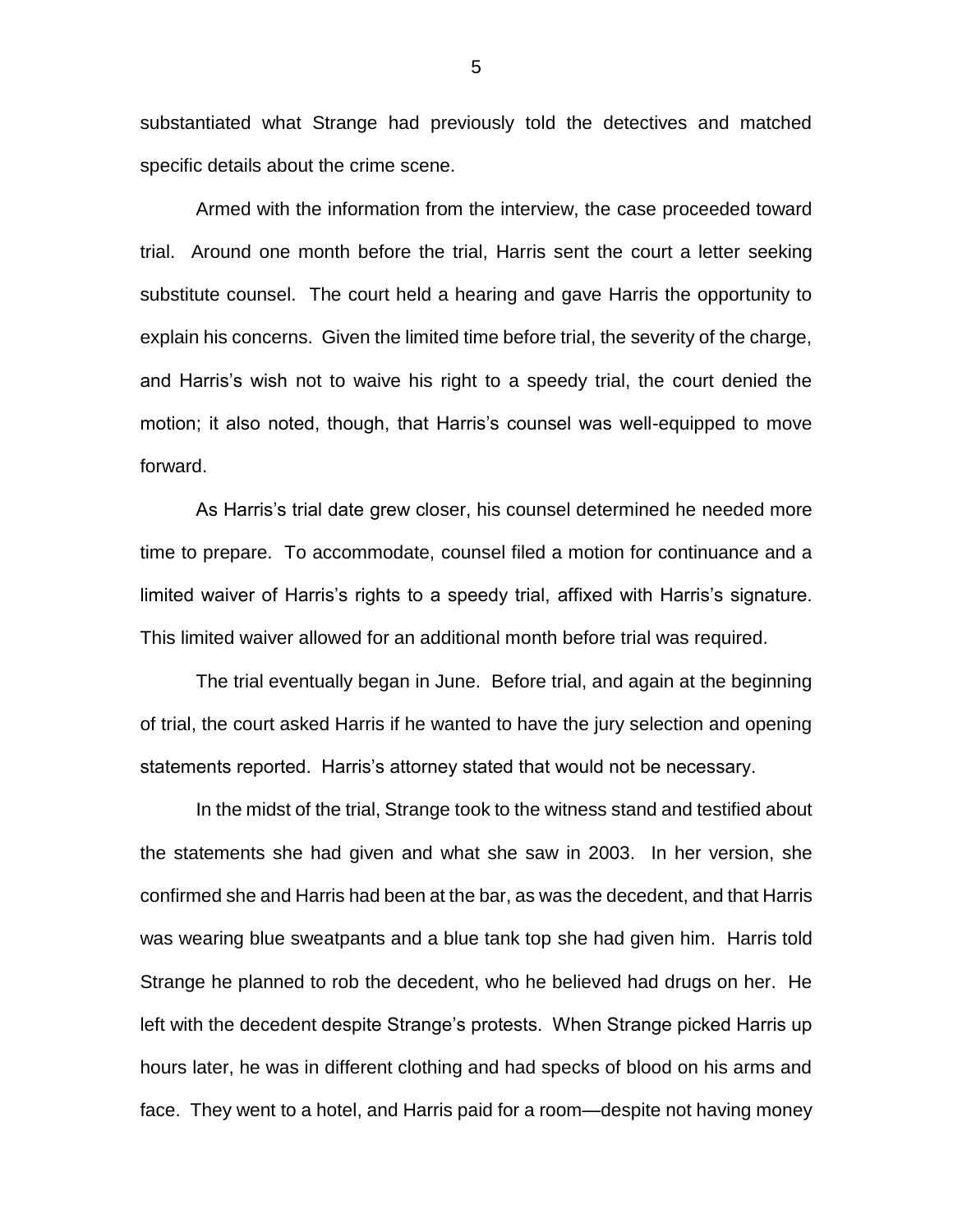earlier in the day. While he took a shower, he told her to wash off his butterfly knife, and she cleaned off the "red stuff." The State showed Strange a picture of the butterfly knife found in the car at Harris's arrest, and she testified it looked like the one she remembered cleaning years earlier. On cross-examination, Harris pushed her on this point: would it make sense to get rid of the clothes he wore but not the murder weapon?

When the State rested, Harris moved for both a directed verdict and a judgment of acquittal. The court denied both. Harris and his counsel had a discussion off-record; when they returned, they rested his case. The court ensured Harris was aware that, in resting, he was waiving his opportunity to testify or present further evidence. Harris assured the court he was aware and agreed with the strategy. The State made a point to confirm that Harris was aware of his right to testify; Harris again stated he understood but chose not to take the stand. When both sides had rested, Harris renewed both his earlier motion for a directed verdict and motion for a judgment of acquittal, which the court again denied.

Before instructions were given to the jury, the court discussed the instructions with the parties. Both parties agreed to the proposed instructions, including jury instruction 16, which stated: "In this case, the Defendant has decided not to testify. The Defendant is not required to testify, and no inference of guilty shall be drawn from that fact. The burden of proof remains upon the State to prove the guilt of the Defendant." Harris's counsel stated that he reviewed the instructions with Harris, Harris had no objections or exceptions to them, and the parties moved on to presenting their respective closing arguments.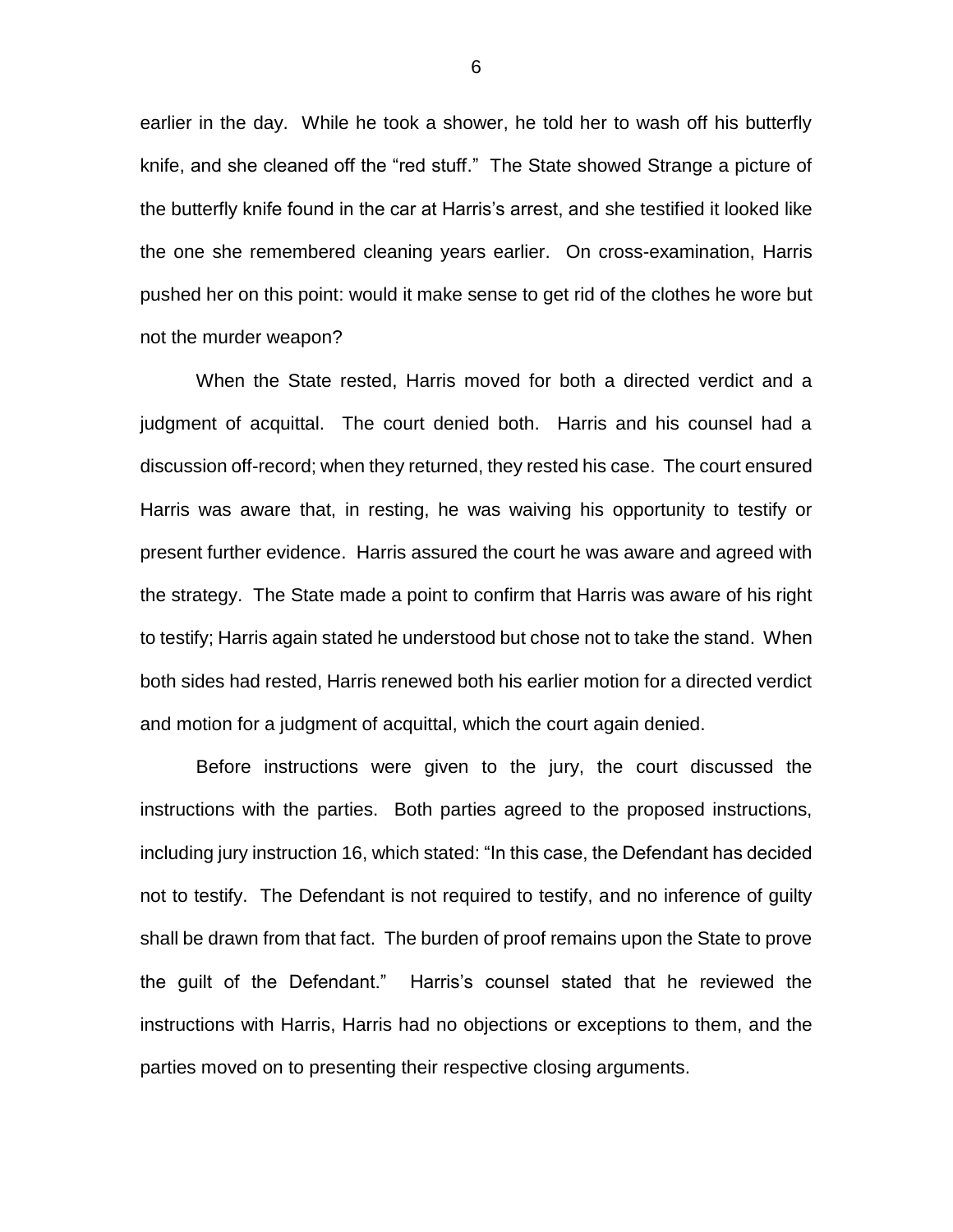In its closing statement, the State followed up on Harris's question to

Strange about ridding himself of bloodied clothing but keeping the murder weapon.

The prosecutor told the jury:

I've cobbled together the pictures that we've got, but you can get an idea of what kind of knife we're talking about through [photographs of the knife and the knife itself]. But this is the weapon we're talking about here that was found on him at the time of his arrest that [Strange] identified as consistent with—certainly not going to suggest that it is, but it is consistent with.

Now, the defense counsel indicated, so are you testifying that they were smart enough to get rid of the clothing but they weren't smart enough to get rid of the knife? Fairly good question. I'll submit a couple of things to you about that. Number one, sometimes, folks that kill people want a trophy. Perhaps this was a trophy.

I will also submit to you that probably any one of you has within the past week or two eaten a steak, and I'm going to suggest that you probably cut into that steak, and you probably got some bloody juice on it and threw your knife into the dishwasher and got it out, and you're probably perfectly comfortable eating with that utensil again in the very near [future]. Why? Because knives are washable. It is a lot tougher to get blood out of a shirt than to wash it off of a knife blade. So you don't have to be a genius to say I don't have to get rid of the knife. I run it under hot water and I do that long enough that there's no blood, no DNA, and I get to keep my cool knife that I like.

In the midst of jury deliberations, the jury submitted a question seeking

statements or depositions from some of the witnesses. The court and the

attorneys met to discuss the question, but Harris was not brought back to the

courtroom. The court simply wrote back "no."

After deliberating, the jury found Harris guilty of first-degree murder, and he was sentenced to life without parole. He appealed his conviction, which a panel of this court upheld. *See Harris*, 2015 WL 7019022, at \*8. Harris then filed for PCR in 2016, which was denied in 2021. He timely appealed.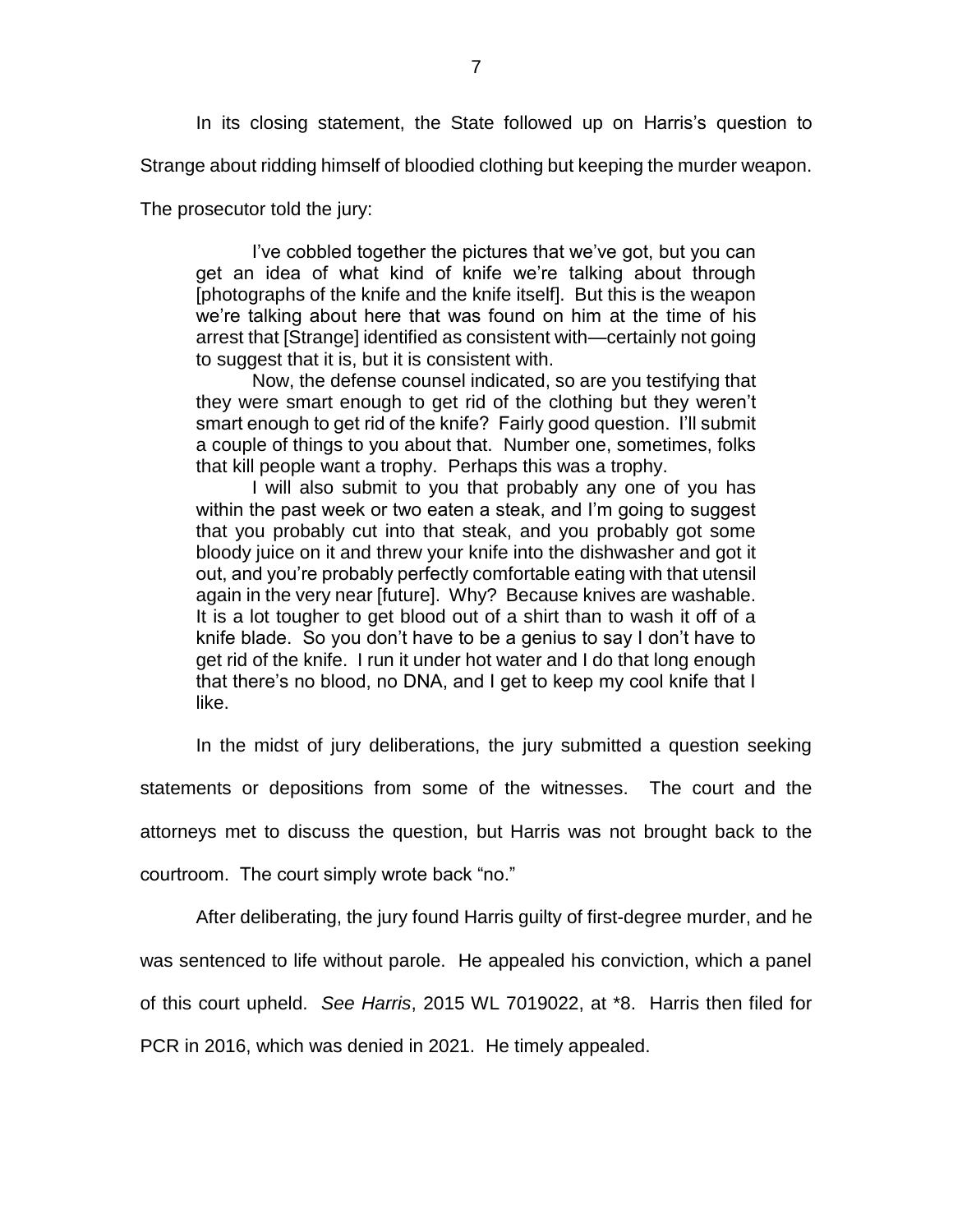### **Discussion.**

We typically review a PCR action for errors at law. *Castro v. State*, 795 N.W.2d 789, 792 (Iowa 2011). But, when the review implicates a constitutional issue, such as ineffective assistance of counsel, our review is de novo. *Id.*

As Harris raises a number of ineffective-assistance-of-counsel claims, we provide the framework we use to address them here. To prove that counsel was ineffective, Harris must satisfy a two-prong test by showing both that his counsel breached an essential duty and that the breach resulted in prejudice. *See State v. Kuhse*, 937 N.W.2d 622, 628 (Iowa 2020) (citing *Strickland v. Washington*, 466 U.S. 668, 687–88 (1984)). Failing to prove either prong is fatal to the claim. *See State v. Dalton*, 674 N.W.2d 111, 119 (Iowa 2004).

To prove there was a breach, the applicant is required to show "his counsel's performance fell 'below the standard demanded of a reasonably competent attorney.'" *Krogmann v. State*, 914 N.W.2d 293, 306 (Iowa 2018) (citation omitted). There is a presumption that counsel acted competently, and the applicant can only overcome this presumption by "prov[ing] his counsel's performance 'fell below the normal range of competency.'" *Id.* (citation omitted). "[I]neffective assistance is more likely to be established when the alleged actions or inactions of counsel are attributed to a lack of diligence as opposed to the exercise of judgment. Improvident trial strategy, miscalculated tactics or mistakes in judgment do not necessarily amount to ineffective counsel." *Lamasters v. State*, 821 N.W.2d 856, 866 (Iowa 2012) (alteration in original) (internal quotation marks and citations omitted).

8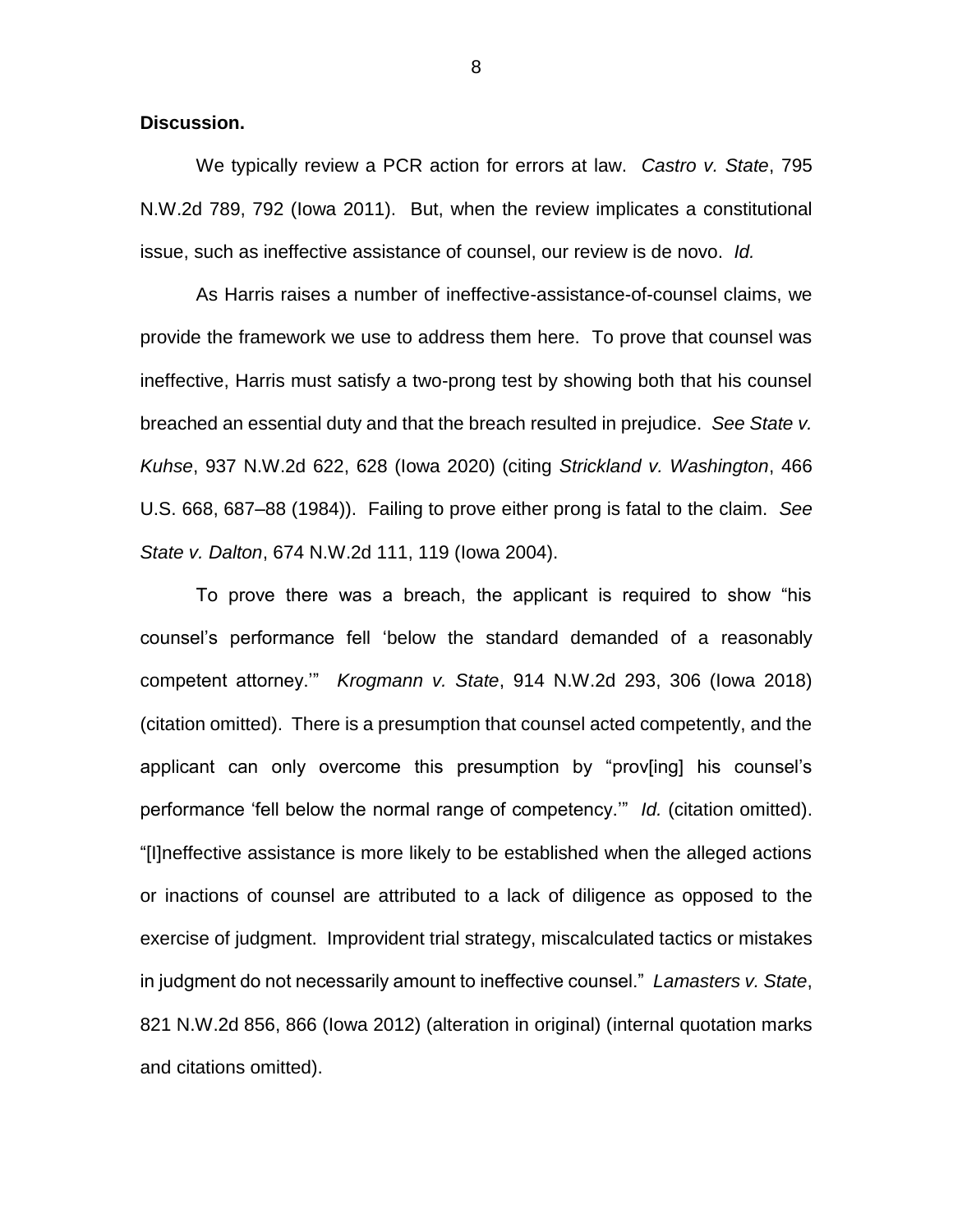Turning to the prejudice prong, the applicant is required to prove that their counsel's error was serious enough to deprive them of a fair trial. *Id.* The error cannot have simply conceivably influenced the proceeding's outcome. *Id.* "Rather, the effect must be affirmatively proven by a showing 'that there is a reasonable probability that, but for counsel's unprofessional errors, the result of the proceeding would have been different.'" *Id.* (citation omitted). As Harris challenges his criminal conviction, "the appropriate question to ask is 'whether there is a reasonable probability that, absent the errors, the factfinder would have had a reasonable doubt respecting guilt.'" *Id.* (citation omitted). We address both the claims preserved for this appeal and those not preserved because they were not raised and ruled on below. *See Goode v. State,* 920 N.W.2d 520, 526–27 (Iowa 2018) (carving out an exception to the error-preservation rules for claims of ineffective assistance of trial counsel that were first raised on appeal—not to the district court—"when the appellate record is adequate").

### **1. Ineffective Assistance of Counsel: Motion to Suppress the Knife.**

Harris's first claim is that his trial counsel was ineffective because counsel did not file a motion to suppress the butterfly knife found in the center console of the car he was riding in when arrested. Specifically, Harris believes his counsel should have challenged whether there was enough evidence to prove the knife belonged to Harris.

The State argues that Harris has not preserved error on this issue, and we agree. "It is a fundamental doctrine of appellate review that issues must ordinarily be both raised and decided by the district court before we will decide them on appeal." *Lamasters*, 821 N.W.2d at 862 (citation omitted). To the PCR court,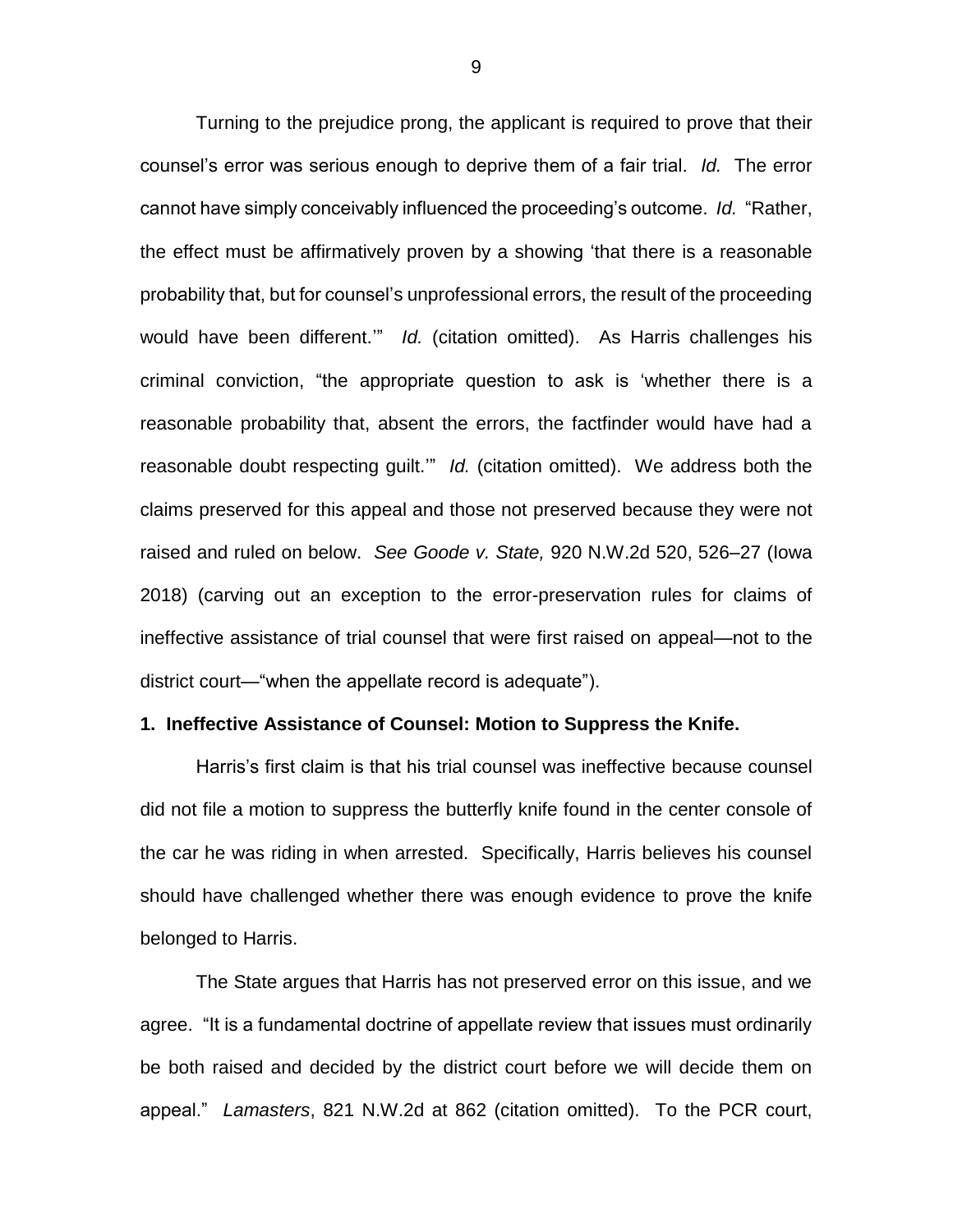Harris argued that the search was illegal, not that there was insufficient proof the knife was his. The PCR court's ruling reflects this and contemplates only the search's validity.<sup>2</sup> Because Harris neither raised the issue below nor received a ruling on the issue, we need not address it here.

## **2. Request for Substitute Counsel.**

 $\overline{a}$ 

Harris next claims that the trial court should have granted his pro se motion

seeking substitute counsel. As our court has previously held:

A defendant has a right to counsel at all critical stages of the criminal process. No defendant, however, has an absolute right to be represented by a particular counsel. The grounds to justify the appointment of substitute counsel include a conflict of interest, irreconcilable conflict, or a complete breakdown in communication between the defendant and counsel. The court must balance the defendant's right to counsel of his [or her] choice and the public's interest in the prompt and efficient administration of justice.

*State v. Mott*, 759 N.W.2d 140, 148–49 (Iowa Ct. App. 2008) (internal citations omitted).

Of the grounds laid out in *Mott*, the only one Harris identifies for our consideration is a breakdown in communication. And it is true that when a trial court receives a request for substitute counsel, it has a duty to inquire into the issue. *State v. Lopez*, 633 N.W.2d 774, 780 (Iowa 2001). But the State argues that we need not determine if the trial court's inquiry into Harris's request was sufficient because, as the PCR court did not rule on the issue, error has not been preserved. Again, the State is correct.<sup>3</sup> While Harris testified to the issue at his

<sup>2</sup> Harris also filed a rule 1.904 motion to enlarge the court's findings after the order came out. The motion pointed out the faults in the search but made no mention of the knife's provenance.

<sup>&</sup>lt;sup>3</sup> "[W]e have consistently held that any claim not properly raised on direct appeal may not be litigated in a [PCR] action unless sufficient reason or cause is shown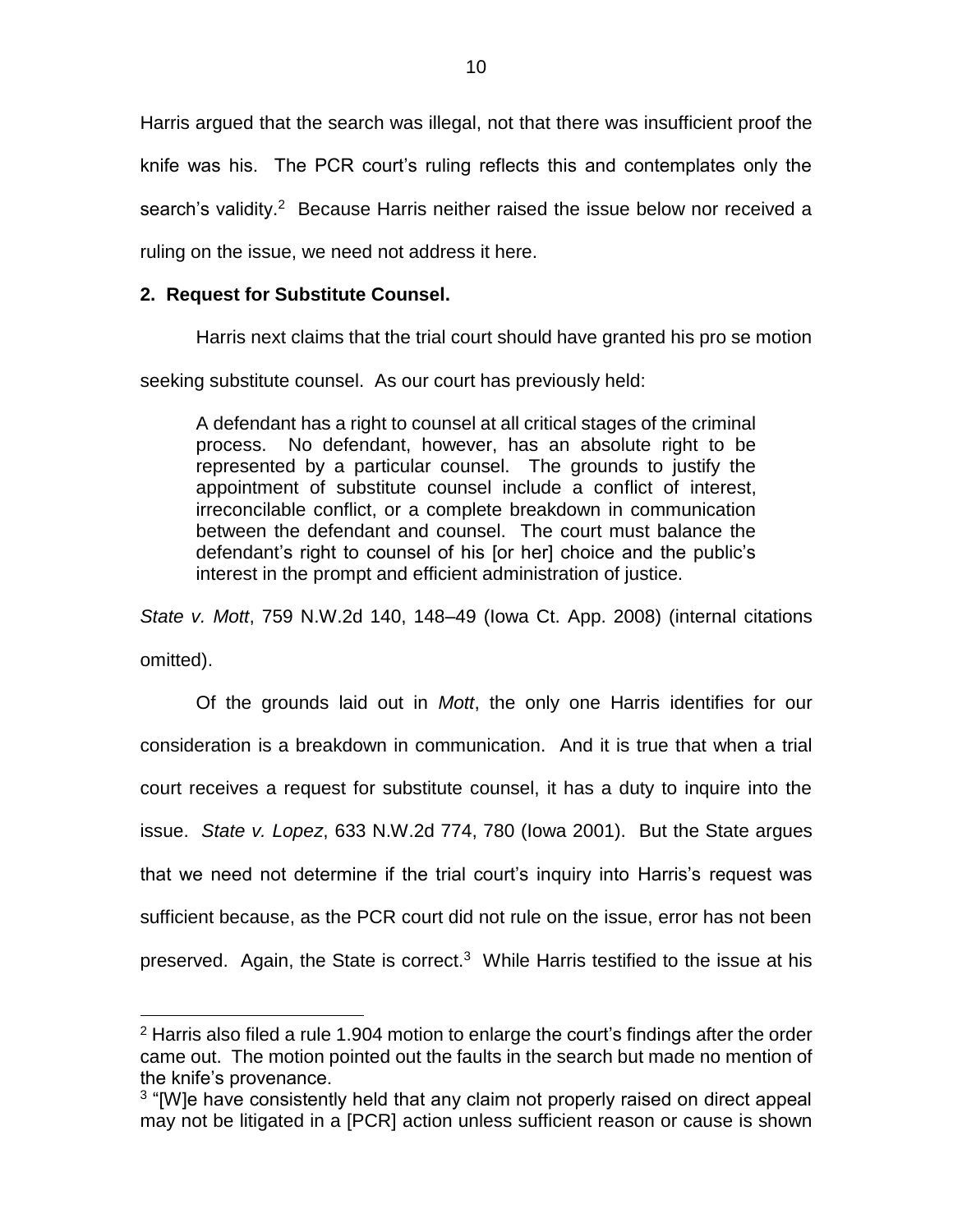PCR hearing, the trial court's inquiry and ultimate decision not to appoint him new counsel were not reviewed by the PCR court, and Harris did not mention the request in his 1.904 motion to enlarge. As the PCR court did not rule on the issue, error was not preserved for our review on appeal. *See Lamasters*, 821 N.W.2d at 862. We address it no further.

### **3. Ineffective Assistance of Trial Counsel: Speedy Trial Waiver.**

Harris next challenges the waiver of his right to a speedy trial. He concedes that his counsel waived this right on May 28, 2014,  $4$  and that counsel has the ability to do this on the defendant's behalf. *See State v. LeFlore*, 308 N.W.2d 39, 41 (Iowa 1981) (reinforcing counsel's ability to waive speedy trial rights with continuance motions). Still, he argues that because he did not have counsel he was confident in, in part because the court told him he was too close to trial to be appointed new counsel, "[his] rights were trampled upon."

Before the PCR court, Harris argued that his trial counsel was ineffective for waiving his right to a speedy trial when the upcoming trial was the basis for not allowing him new counsel. Yet, Harris admits that his counsel could waive speedy trial on his behalf, and Harris testified he signed the partial waiver of speedy trial

for not previously raising the claim, and actual prejudice result from the claim of error." *Everett v. State*, 789 N.W.2d 151, 156 (Iowa 2010); *see also* Iowa Code § 822.8 (2016). Harris does not attempt to justify why this issue was not raised on direct appeal, and he did not bring this claim under the guise of ineffective assistance of appellate counsel. *See Ledezma v. State*, 626 N.W.2d 134, 142 (Iowa 2001) ("We have found the ineffective assistance of appellate counsel to constitute a sufficient reason for failing to raise the issue . . . on direct appeal."). He cannot raise this claim for the first time in PCR.

<sup>&</sup>lt;sup>4</sup> Harris's testimony confirmed that he remembered discussing the form with counsel and signing it, though he denies that he understood what rights he was giving up.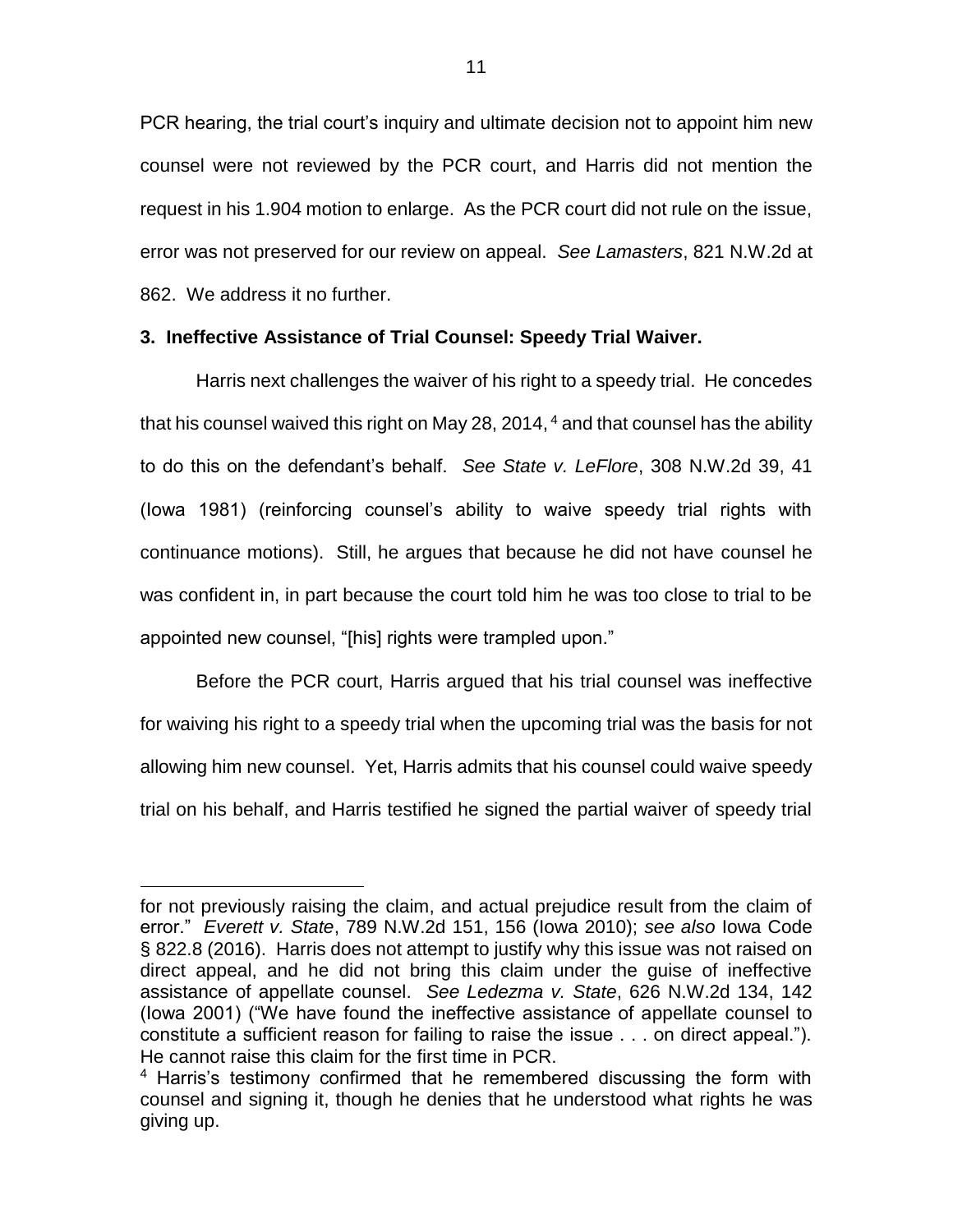after discussion and agreement with his trial counsel. Because Harris is making this same argument to our court, we note he has not established how any breach of his right to a speedy trial was prejudicial. <sup>5</sup> *See Dalton*, 674 N.W.2d at 119 (noting that failure to satisfy either the breach or prejudice prong is fatal to a claim of ineffective assistance of counsel). We cannot, then, find his counsel was ineffective in this limited waiver of Harris's right to a speedy trial.

# **4. Ineffective Assistance of Trial Counsel: Failure to Report Jury Selection and Opening Statements.**

Harris makes the claim his trial attorneys were ineffective for failing to have jury selection and opening statements reported but offers no specifics about how any error occurred during those parts of the trial. The State contends that we need not reach the merits as the issue was not preserved. We agree. To preserve error for appeal, the party must raise the issue and receive a ruling from the PCR court.<sup>6</sup> *See Lamasters*, 821 N.W.2d at 862. And while Harris made brief mention in the PCR trial of the lack of reporting of voir dire, he did so in the process of making a fair cross-section claim, which he does not challenge on appeal. So, the PCR

<sup>&</sup>lt;sup>5</sup> The PCR court, in its order, spoke to the lack of prejudice: Harris failed to demonstrate how he was prejudiced by the limited waiver. . . . There is nothing to indicate that the result of the trial would have been different if Harris had waived his speedy trial rights in open court after a colloquy with the judge. The court finds that this allegation is without merit.

<sup>&</sup>lt;sup>6</sup> Harris could have bypassed our error-preservation rules by raising this issue through the framework of whether PCR counsel was ineffective in failing to adequately raise or obtain a ruling on the issue, but Harris did not do so. *See, e.g.*, *Harryman v. State*, No. 14-1334, 2015 WL 4935640, at \*5 (Iowa Ct. App. Aug. 19, 2015) ("Nevertheless, an applicant may raise an ineffective-assistance-of-PCRcounsel claim on appeal from the denial of a PCR application. (citing *Dunbar v. State*, 515 N.W.2d 12, 15–16 (Iowa 1994))).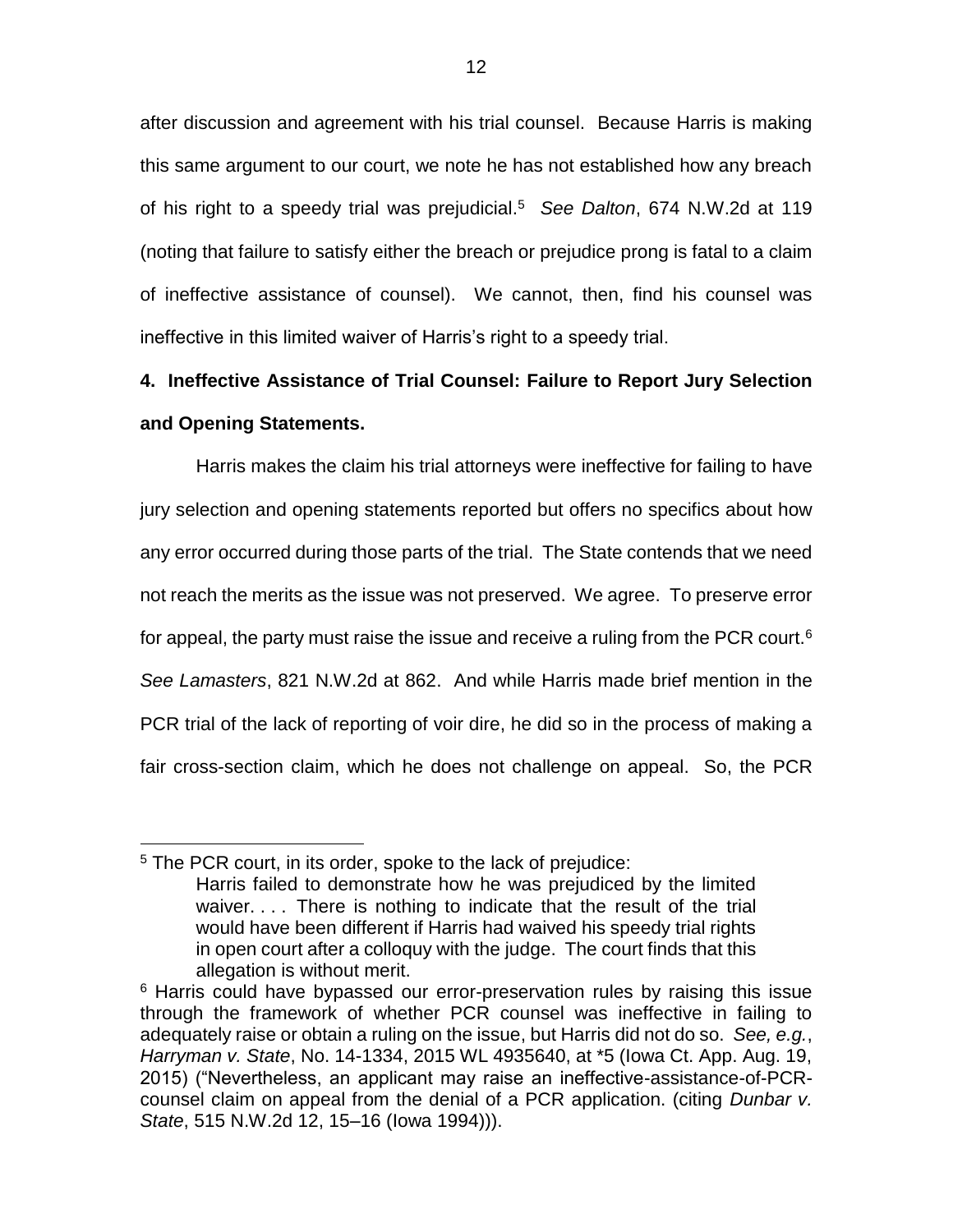court ruled only on the fair cross-section claim.<sup>7</sup> Further, the PCR court never received arguments about opening statements that Harris now raises on appeal.<sup>8</sup> As neither claim was properly preserved, we discuss them no further.

## **5. Ineffective Assistance of Trial Counsel: Prosecutorial Misconduct.**

Harris next argues that his case was tainted by the prosecutor's misconduct in front of the jury and that his trial counsel was ineffective for not objecting to the conduct during the trial. He pinpoints misconduct when the prosecutor (1) elicited testimony from Strange that the butterfly knife found in the car during Harris's arrest was the same kind she saw him with in 2003 and (2) claimed, during closing arguments, the butterfly knife found in the car was a "trophy" from the murder.<sup>9</sup> Harris argues that portraying the butterfly knife as the murder weapon was not supported by evidence and went against the purpose of its admission into evidence, and his counsel should have objected in both instances.

<sup>&</sup>lt;sup>7</sup> Harris also made no effort to raise the recording issue in his rule 1.904 motion to enlarge. *See Lamasters*, 821 N.W.2d at 863 (requiring a party to file a rule 1.904 motion requesting a ruling to preserve error when the court fails to rule on the issue in its initial order).

<sup>&</sup>lt;sup>8</sup> Even if the argument were preserved, Harris neglected to establish any specific error that occurred during the jury selection or opening statements or how he was prejudiced; therefore, his challenge must fail. *See State v. Oetken*, 613 N.W.2d 679, 689 (Iowa 2000) (finding counsel was not ineffective when the defendant did not "assert any specific error occurred during the course of those proceedings, or that he was prejudiced as a result of his trial counsel's representation").

<sup>&</sup>lt;sup>9</sup> Harris also claims his counsel was ineffective for not objecting when the State "improperly shifted the burden [of proof]" to Harris during closing statements. This claim was not raised to the PCR court nor addressed in Harris's rule 1.904 motion to enlarge, and so we do not consider the issue further. *See Lamasters*, 821 N.W.2d at 862 (requiring the issue to be both raised and ruled upon in order to be preserved).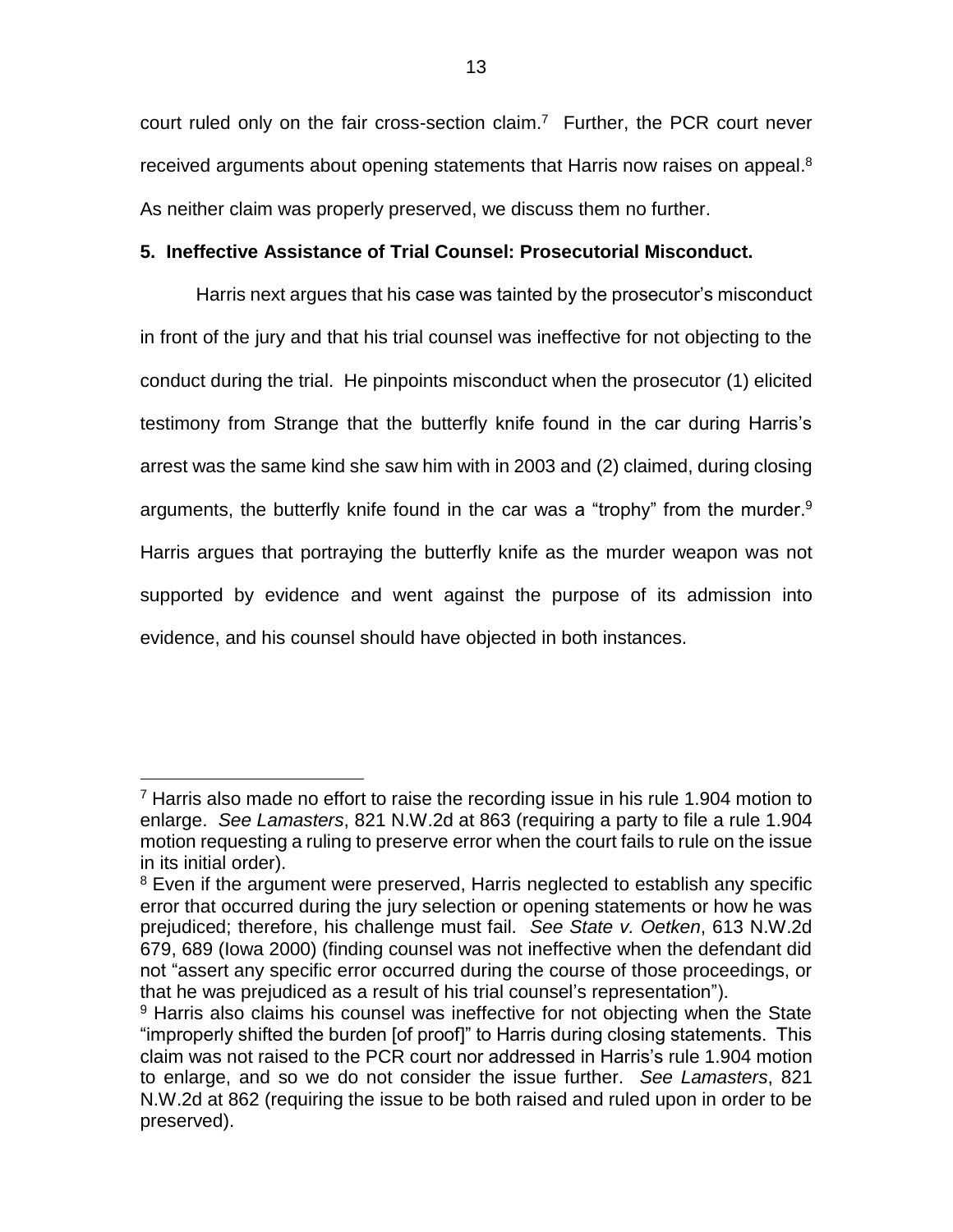When the State offered the knives collected at Harris's arrest into evidence,<sup>10</sup> including the butterfly knife, the following discussion occurred outside

the presence of the jury:

 $\overline{a}$ 

PROSECUTOR: . . . [T]he butterfly knife that is depicted in 55C, D, and E, as well as an actual exhibit 56, I'm not saying that's not the murder weapon in this case, Your Honor. It is consistent with the description that [Strange] gave, and I think you're going to find when she takes the stand, . . . Strange, I don't know she's actually been shown it, but she certainly will be in court, and she said it was a black-handled butterfly knife that was used—that he stabbed [the decedent] with, and it's a black-handled butterfly knife that's in his possession when he was arrested. So I think at the very least, it is certainly relevant. And I think that's probative. We're not going to submit that we have any sort of DNA test on it. It is 11 years later, but certainly any prejudicial effect of him arguing that he possesses these knives when he admits it throughout his statement we think is minimal. It certainly has a significant amount of probative value about his enjoyment—

THE COURT: So you intend to link up this butterfly knife? I will confess, I was concerned about that getting in if we were just going to say person stabbed, and oh by the way he has a knife we can't link up to the case even remotely, but apparently there's evidence in here that I wasn't particularly aware of. One is through a witness who will identify a knife that matches the description of this knife, and the other is his statement where he repeatedly refers to having these knives.

. . . . . . . [There is a] difference between admissibility and weight and sufficiency. It sounds to me, [defense counsel], like you've got some pretty good weight and sufficiency arguments, but I don't think it keeps the evidence out. I might change my mind if somebody says this is the murder weapon, because if you don't link that up real clearly, I'm probably not going to let you go that far; okay? All right.

As explained above, to prove Harris received ineffective assistance of

counsel, he must establish both that his counsel breached an essential duty and

that the breach resulted in prejudice. *See State v. Graves*, 668 N.W.2d 860, 869

<sup>&</sup>lt;sup>10</sup> The butterfly knife's admission into evidence was challenged and upheld by a panel of this court in 2015. *Harris*, 2015 WL 7019022, at \*7.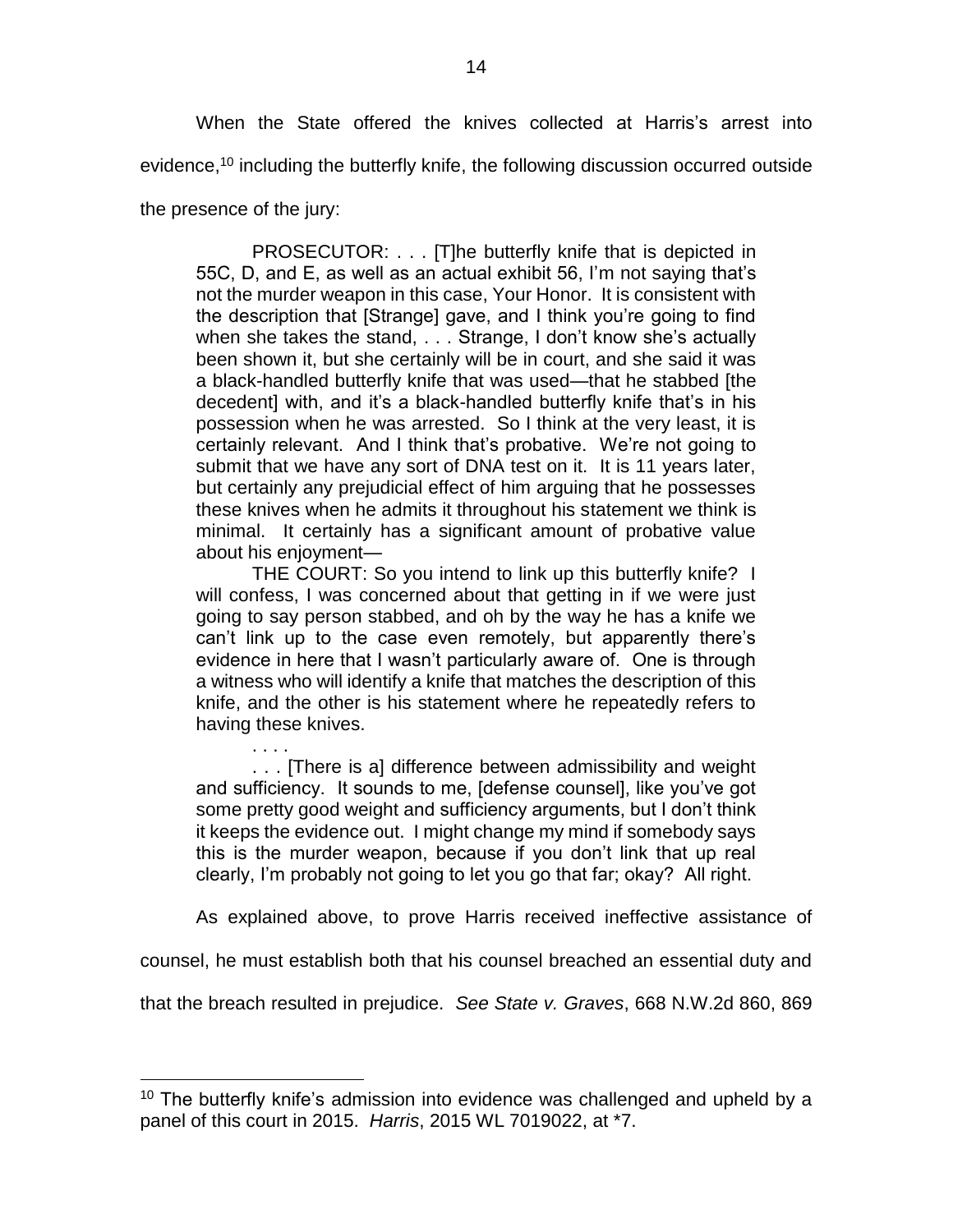(Iowa 2003). Here, Harris claims this breach occurred when counsel failed to object to prosecutorial misconduct as the prosecutor flouted the limitations placed on the admission of the knife into evidence. Prosecutorial misconduct violates a defendant's due process rights when there is both misconduct and prejudice results from the misconduct. *State v. Leedom*, 938 N.W.2d 177, 192 (Iowa 2020). Prosecutorial misconduct has been broadly defined, as "trial conduct of a prosecutor in a criminal case that is claimed to deprive the defendant of a fair trial." *State v. Schlitter*, 881 N.W.2d 380, 393 (Iowa 2016), *abrogated on other grounds by State v. Crawford*, \_\_\_ N.W.2d \_\_\_, \_\_\_ 2022 WL 815299, at \*5, \*9 (Iowa 2022). Misconduct can include "questioning witnesses about others' deceit, distorting testimony, making unsupported statements during closing argument, stating the defendant lied during testimony, diverting the jury from deciding the case based on the evidence, making other inflammatory or prejudicial statements about the defendant, and more." *Id.*

Still, "[a] prosecutor's misconduct does not warrant relief unless the conduct was so 'prejudicial as to deprive the defendant of a fair trial.'" *State v. Sempek*, No. 10-0586, 2011 WL 5396362, at \*6 (Iowa Ct. App. Nov. 9, 2011) (quoting *State v. Anderson*, 448 N.W.2d 32, 33 (Iowa 1989)); *see also State v. Carey*, 709 N.W.2d 547, 556 (Iowa 2006) ("The obvious threat addressed by *Graves* and other of our cases is the possibility that a jury might convict the defendant for reasons other than those found in the evidence. . . . [M]isconduct occurs when the prosecutor seeks [to tarnish the defendant's credibility or boost that of the State's witnesses] through unnecessary and over inflammatory means that go outside the record or threaten to improperly incite the passions of the jury."). "The party claiming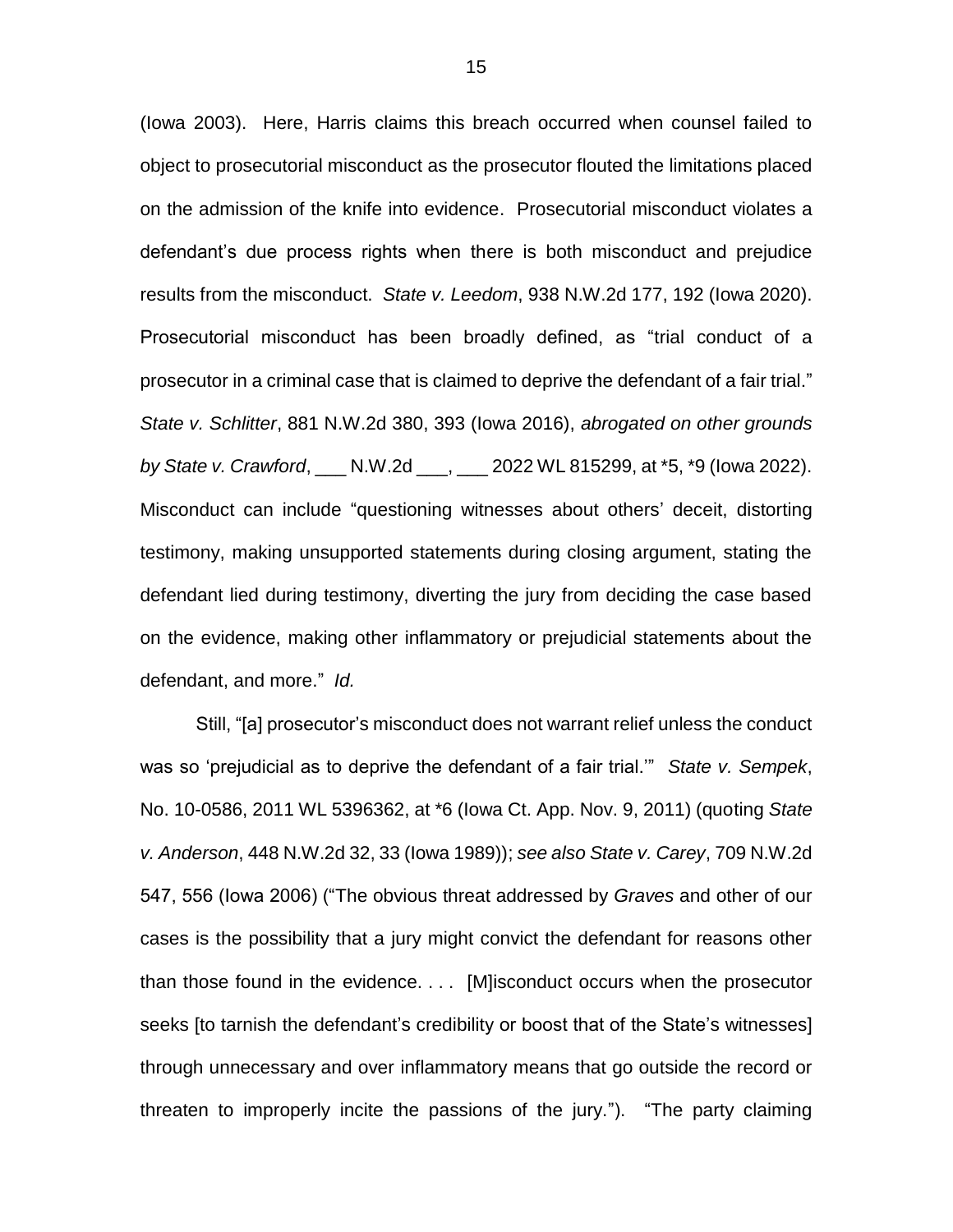prejudice bears the burden of establishing it." *Anderson*, 448 N.W.2d at 33. In considering prejudice, we look at a number of factors including "(1) the severity and pervasiveness of the misconduct; (2) the significance of the misconduct to the central issues in the case; (3) the strength of the State's evidence; (4) the use of cautionary instructions or other curative measures; and (5) the extent to which the defense invited the misconduct." *Graves*, 668 N.W.2d at 869 (internal citations omitted).

Looking first at Strange's statement about the knife she remembered from 2003 matching the knife found at the time of Harris's arrest, Harris argues that eliciting this testimony was prosecutorial misconduct because it could be taken to imply the knife in the car was the murder weapon. But, considering the directions the court gave when it admitted the knife into evidence, the State was well within its bounds to ask Strange to compare the knife in evidence to the knife she remembered from the night of the killing. Turning next to the prosecutor's statements at closing arguments, we note that the statements in the closing argument did come closer to saying the butterfly knife found in the car was the murder weapon, but it still did not reach the level of prosecutorial misconduct. The State made clear that the knife was *consistent* with the murder weapon rather than declaring it *was* the murder weapon; this inference found support in Strange's testimony—offering the "link" required by the trial court. Moreover, it was defense counsel's question of Strange, surrounding why Harris would get rid of his clothing but keep his knife, that opened the door to the prosecutor's inference about the knife. *See Leedom*, 938 N.W.2d at 194 ("Counsel can draw inferences from the evidence in closing arguments, but they cannot misstate or create the record.").

16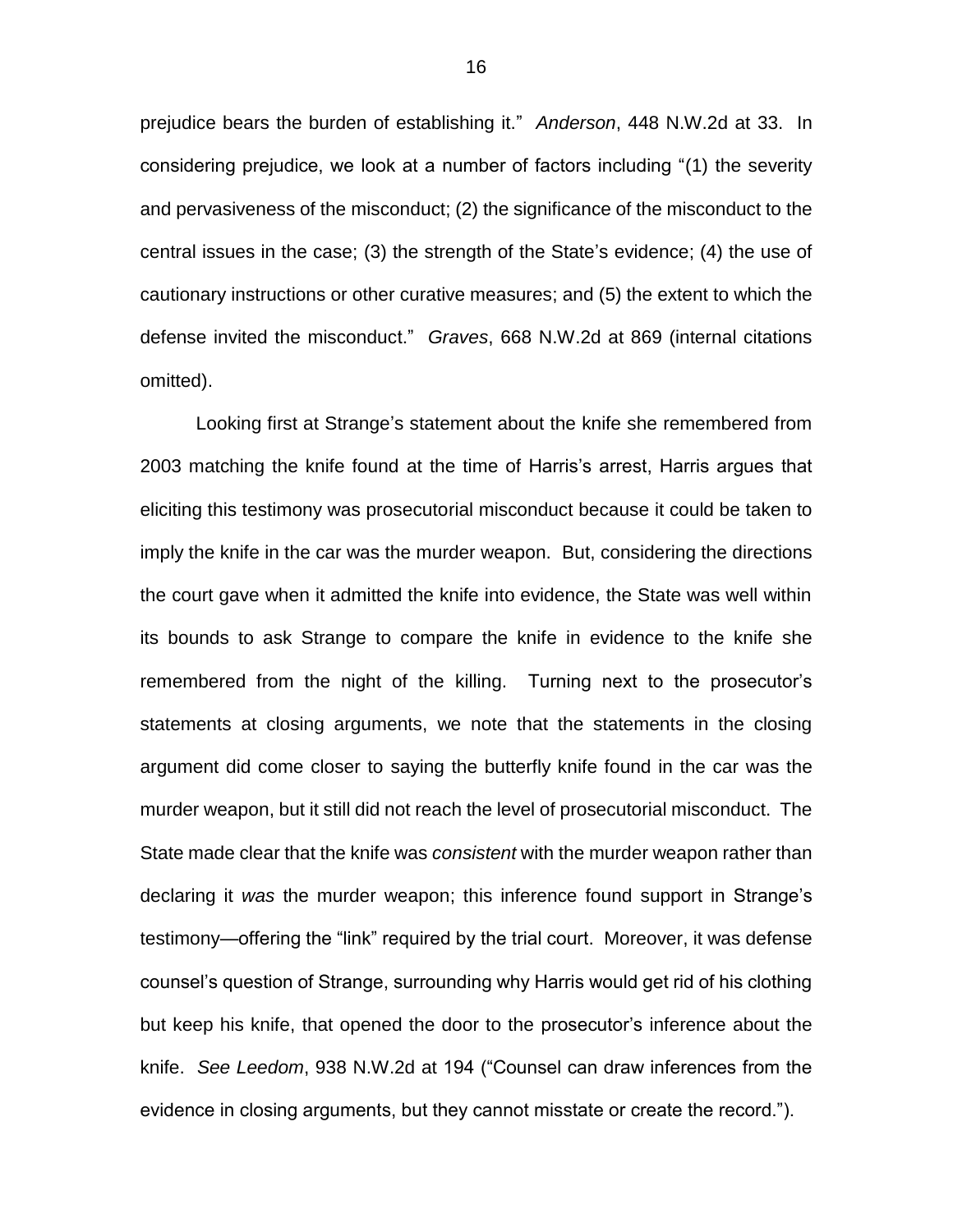Because the State stayed in the lane constructed by the trial court, Harris's counsel breached no duty by failing to object to the question. *See State v. Tompkins*, 859 N.W.2d 631, 637 (Iowa 2015) ("Further, where a claimant alleges counsel's failure to pursue a particular course breached an essential duty, there is no such duty when the suggested course would have been meritless."). Without this breach, Harris's ineffective-assistance-of-counsel claim must fail. *See Dalton*, 674 N.W.2d at 119 ("Failure to prove either prong of the *Strickland* test results in failure of the defendant's ineffective-assistance-of-counsel claim.").

### **6. Ineffective Assistance of Trial Counsel: No-Inference-of-Guilt Instruction.**

Harris also challenges a jury instruction that was given to the jury in his criminal trial—one providing no inference of guilt could be drawn from Harris's choice not to testify. In his PCR trial brief, he argued that this was ineffective assistance of counsel. Deposition testimony of his trial counsel was offered as evidence to the PCR court; one attorney admitted she had not discussed the instruction with Harris, while the other could not remember specifically addressing that instruction. In *State v. Kimball*, 176 N.W.2d 864, 869 (Iowa 1970), our supreme court discussed such an instruction:

We must recognize, however, that the [no-inference-of-guilt] instruction is a comment on defendant's failure to testify even though it is supposedly for defendant's benefit and is designed to keep the jury from speculating on the reasons for his failure to take the stand and drawing improper inferences therefrom. There are those who believe the instruction is more harmful than helpful and regardless of how favorably to the accused the instruction may be worded it may inadvertently cause the jurors to consider certain adverse inferences which would not otherwise have entered their minds.

Because of the divergent opinions in this sensitive area . . . we believe it is advisable for us to take a definitive position on this issue. We now hold that such instruction should not be given in any future trial unless it is requested by defendant, and that it will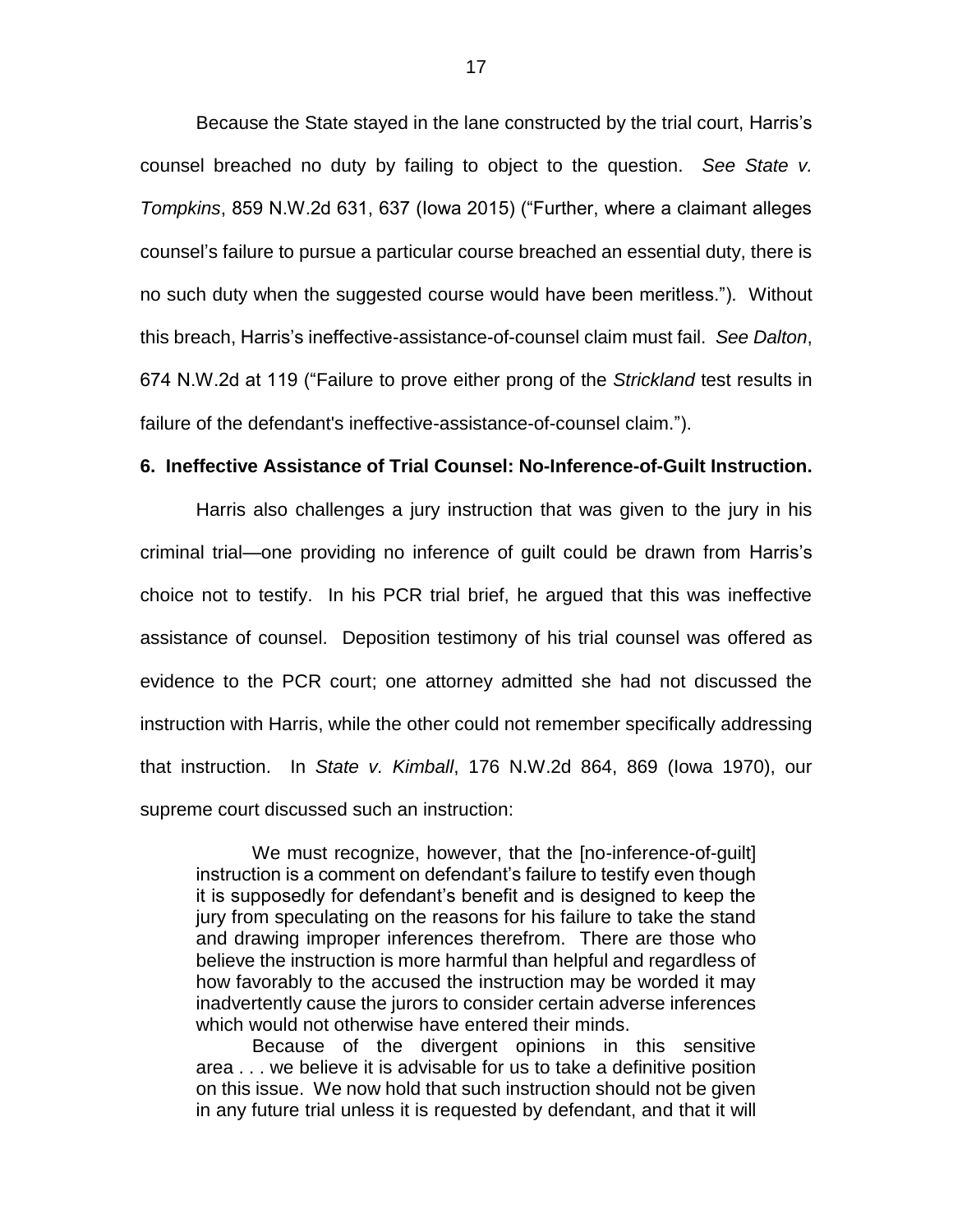be considered error if it is given, absent such request, in any trial started after the date this opinion is filed.

The PCR court acknowledged this precedent, but it did not decide whether such a breach of duty had occurred in Harris's case.<sup>11</sup> Instead, considering the claim through the ineffective-assistance-of-counsel framework,<sup>12</sup> it pivoted to the prejudice prong that Harris was still required to prove. *See State v. Stewart*, 691 N.W.2d 747, 749 (Iowa 2004) ("The defendant bears the burden of demonstrating ineffective assistance of counsel.").

The PCR court found no such showing. As we sit here today, Harris has yet to argue specific prejudice and instead hangs his hat on a reversible error claim. *See Lamasters*, 821 N.W.2d at 866 ("Even if [the applicant] can show his counsel made a professionally unreasonable error, the judgment shall not be set aside unless it can be shown the error had an effect on the judgment. A showing that the error 'conceivably could have influenced the outcome' of the proceeding is not enough." (citations omitted)). Harris offered no analysis as to how omitting the instruction would have helped his case. As Harris has not proved he was prejudiced by his trial counsel's choice to proceed with the jury instruction, we cannot find counsel was ineffective. *See Ledezma*, 626 N.W.2d at 142 ("If the

<sup>&</sup>lt;sup>11</sup> We acknowledge, as the State points out, that it is not clear a breach occurred. *See Gibler v. State*, No. 15-2222, 2017 WL 5124485, at \*4–5 (Iowa Ct. App. Feb. 8, 2017) ("Gibler's counsel clearly indicated he had no objections to the final set of instructions, which had included the no-inference instruction as to Gibler. It is obvious counsel knew the no-inference instruction was included and had made the decision to have it submitted. . . . To have the no-inference instruction included was a trial strategy of counsel. Miscalculated trial strategies do not rise to the level of ineffective assistance.").

<sup>12</sup> *Kimball* was a case on direct appeal, not an application for PCR. Harris drew no issue with the instruction in his direct appeal.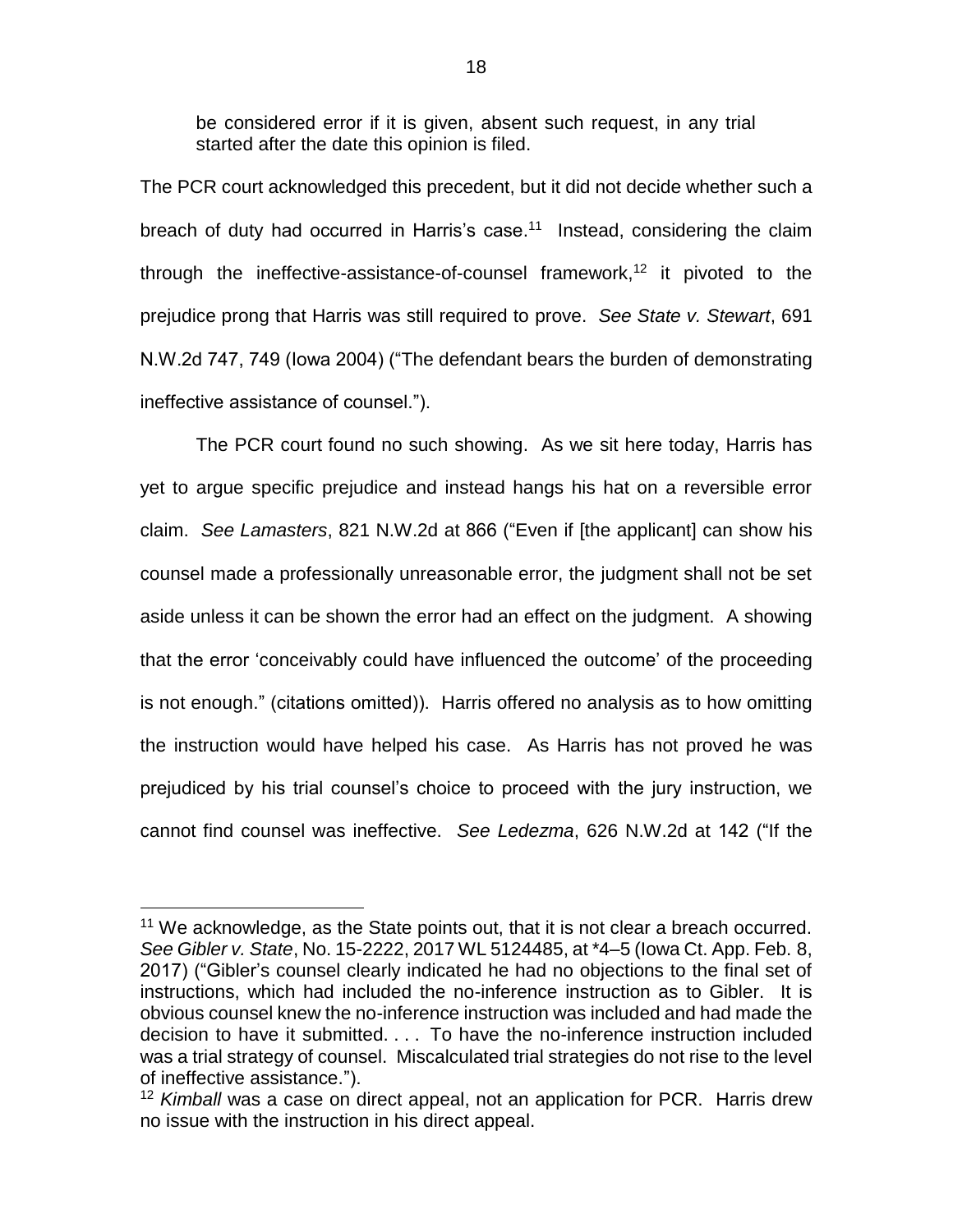claim lacks prejudice, it can be decided on that ground alone without deciding whether the attorney performed deficiently.").

#### **7. Ineffective Assistance of Trial Counsel: Jury Question.**

Next, Harris asserts the PCR court erred in its analysis over the July 1, 2014 jury question. Harris argued to the PCR court that his trial counsel was ineffective for failing to ensure he was present for discussion of the jury question in the midst of deliberations. *See Everett*, 789 N.W.2d at 159 ("We conclude counsel had a duty in this instance to ensure his client's statutory and constitutional rights were protected."). *But see id.* at 160 (leaving open the question of whether failing to ensure the defendant is present "would always constitute a breach of an essential duty"). While the PCR court agreed with Harris that his counsel breached an essential duty here, it also found Harris had not proved prejudice and so had not established his counsel was ineffective. Harris now argues that, because the court found his counsel had breached an essential duty, it erred in not finding prejudice.

Harris is mistaken in believing this breach created some presumption of prejudice. To prove his counsel was ineffective, Harris must establish both that counsel breached an essential duty and that the breach resulted in prejudice. *Kuhse*, 937 N.W.2d at 628. "The defendant bears the burden of demonstrating ineffective assistance of counsel," *Stewart*, 691 N.W.2d at 749, and failure to prove either prong is fatal, *Dalton*, 674 N.W.2d at 119. Harris must do more than just say he was prejudiced. To establish prejudice, Harris must show "the probability of a different result [had he been present for the jury question] is 'sufficient to undermine confidence in the outcome.'" *Everett*, 789 N.W.2d at 158 (citation omitted). The PCR court was not wrong to require Harris to prove both prongs,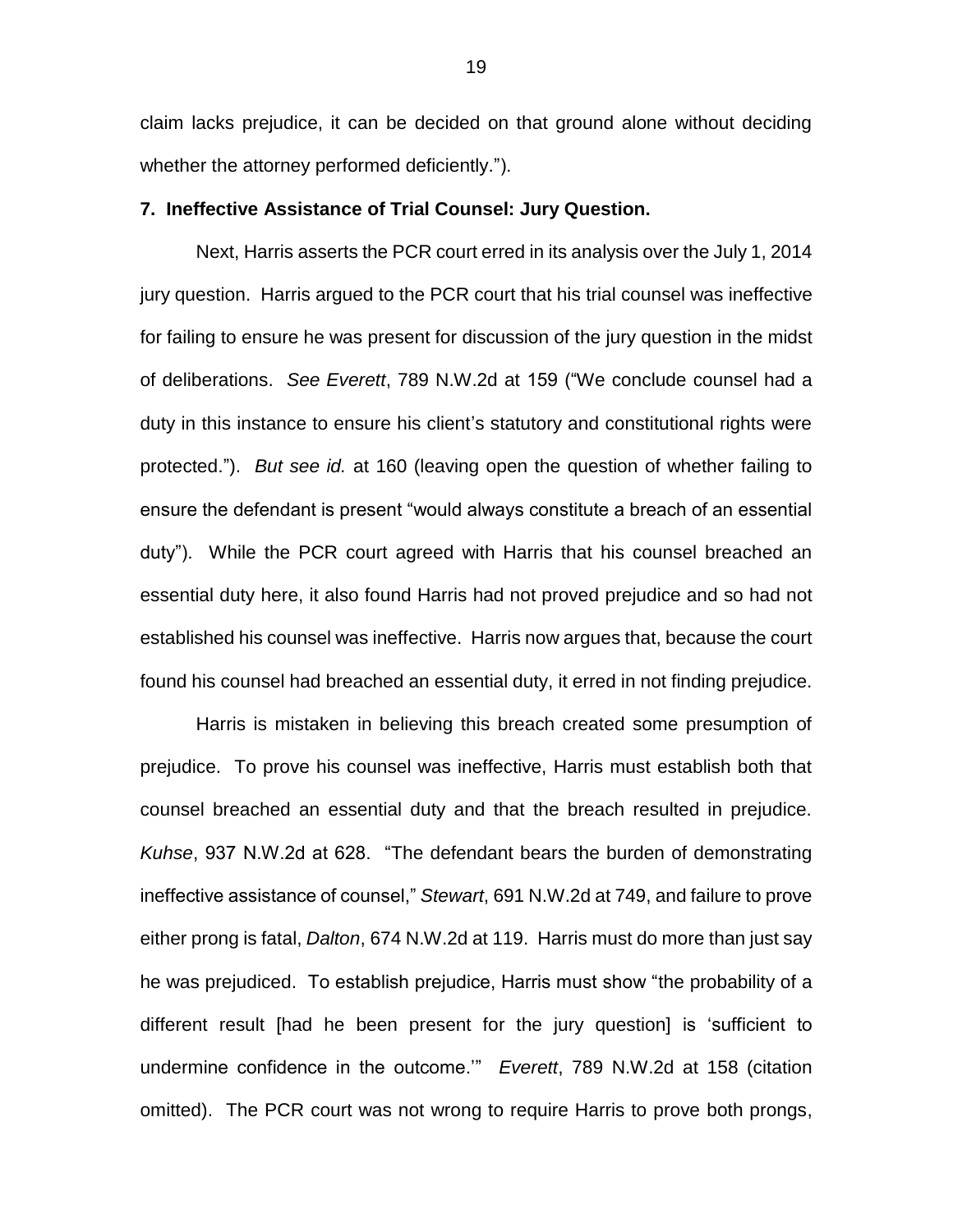and on appeal he presents only conclusory statements that do not establish prejudice. *See State v. Myers*, 653 N.W.2d 574, 579 (Iowa 2002) (finding conclusory statements were insufficient to prove prejudice). Harris did not, and does not now, prove the necessary prejudice to establish his counsel was ineffective, so his claim must fail.

## **8. Cumulative Error.**

Harris asserts that when combined, the cumulative effect of counsels' alleged errors amount to *Strickland* prejudice. 13

If the defendant raises one or more claims of ineffective assistance of counsel, and the court analyzes the prejudice prong of *Strickland* without considering trial counsel's failure to perform an essential duty, the court can only dismiss the post-conviction claim if the alleged errors, cumulatively, do not amount to *Strickland* prejudice.

*State v. Clay*, 824 N.W.2d 488, 501 (Iowa 2012). We employ this analysis here as

we disposed of more than one claim of ineffective assistance on prejudice grounds.

Still, even considering these charges collectively, we do not find *Strickland*-level

prejudice has occurred. *See Strickland*, 466 U.S. at 696 (establishing that

prejudice is shown when the defendant shows "the decision reached would

reasonably likely have been different absent the errors").

## **9. PCR Court's Opinion.**

 $\overline{a}$ 

Harris next questions the consistency of the PCR court's opinion, largely

reiterating earlier arguments we have already resolved. Harris points first to the

<sup>&</sup>lt;sup>13</sup> Harris also puts forward two of purported errors that the court disposed of on prejudice below, as well as another he did not raise. As these arguments are underdeveloped with no supporting authority, we consider the issue waived. *See*  Iowa R. App. P. 6.903(2)(g)(3) ("Failure to cite authority in support of an issue may be deemed waiver of that issue.").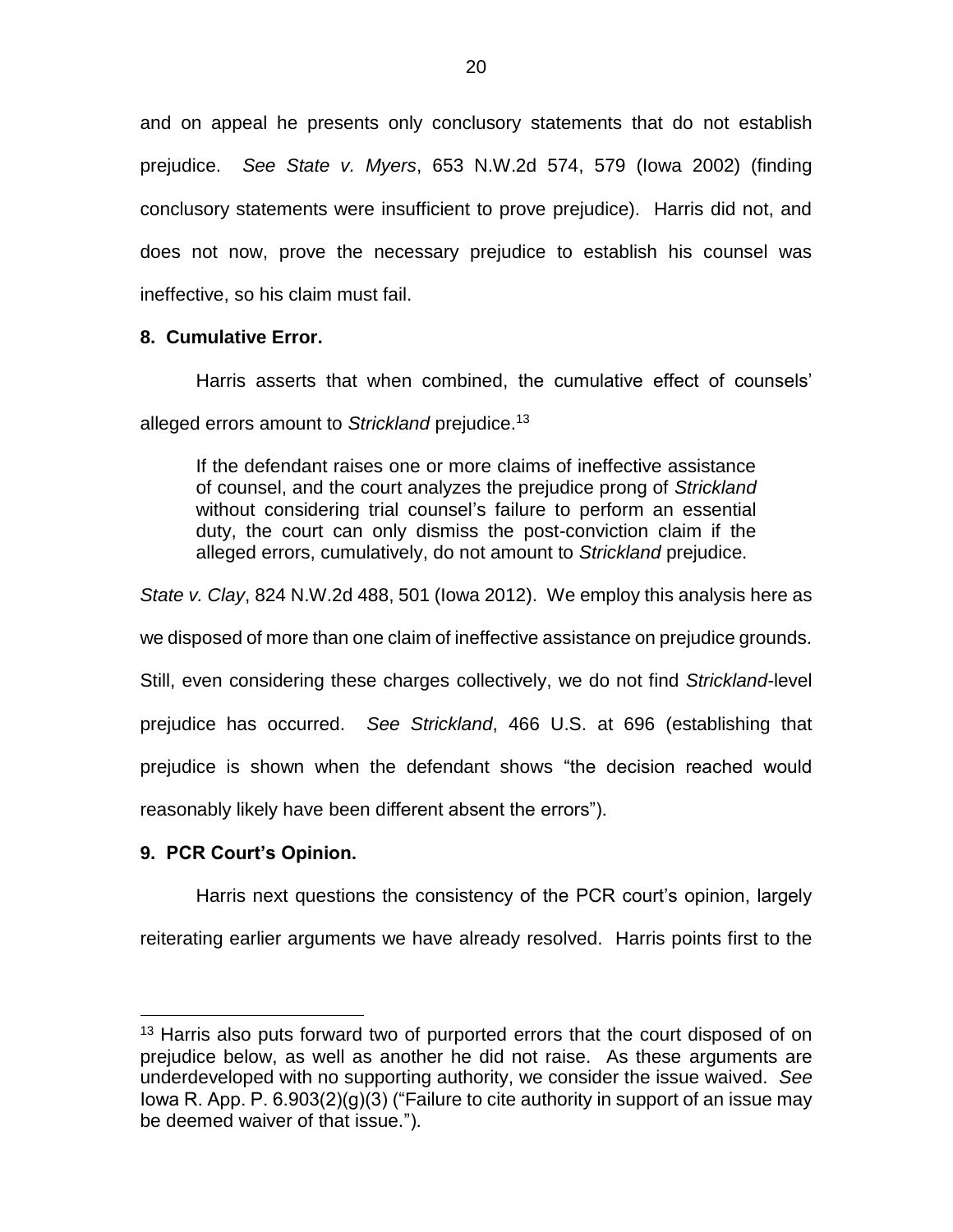PCR court's decision regarding prosecutorial misconduct, which we have already upheld and discuss no further. Next, he argues that the PCR court ought not to have placed the burden of proving prejudice on him when considering the use of the no-inference-of-guilt jury instruction or answering the jury question. The PCR court was correct to rule Harris was responsible for this burden. *See Stewart*, 691 N.W.2d at 749 ("The defendant bears the burden of demonstrating ineffective assistance of counsel."). As we find no error with the issues Harris raises as inconsistent, we can provide him no relief.

## **10. Structural Error.**

Harris's final contention<sup>14</sup> is that his counsel was so ineffective as to constitute structural error. "Structural errors are not merely errors in a legal proceeding, but errors 'affecting the framework within which the trial proceeds.'" *Lado v. State*, 804 N.W.2d 248, 252 (Iowa 2011) (citation omitted). There are limited instances where Iowa courts have recognized structural error in the past when:

(1) counsel is completely denied, actually or constructively, at a crucial stage of the proceeding; (2) where counsel does not place the prosecution's case against meaningful adversarial testing; or (3) where surrounding circumstances justify a presumption of ineffectiveness, such as where counsel has an actual conflict of interest in jointly representing multiple defendants.

*Id.*

<sup>&</sup>lt;sup>14</sup> After raising a number of specific instances he believes constituted ineffective assistance by trial counsel, Harris also makes a broad, general claim at the end of his brief that his trial counsel was ineffective. As we have already discussed cumulative error and his individual ineffective-assistance allegations above when preserved, we will not re-hash them here.